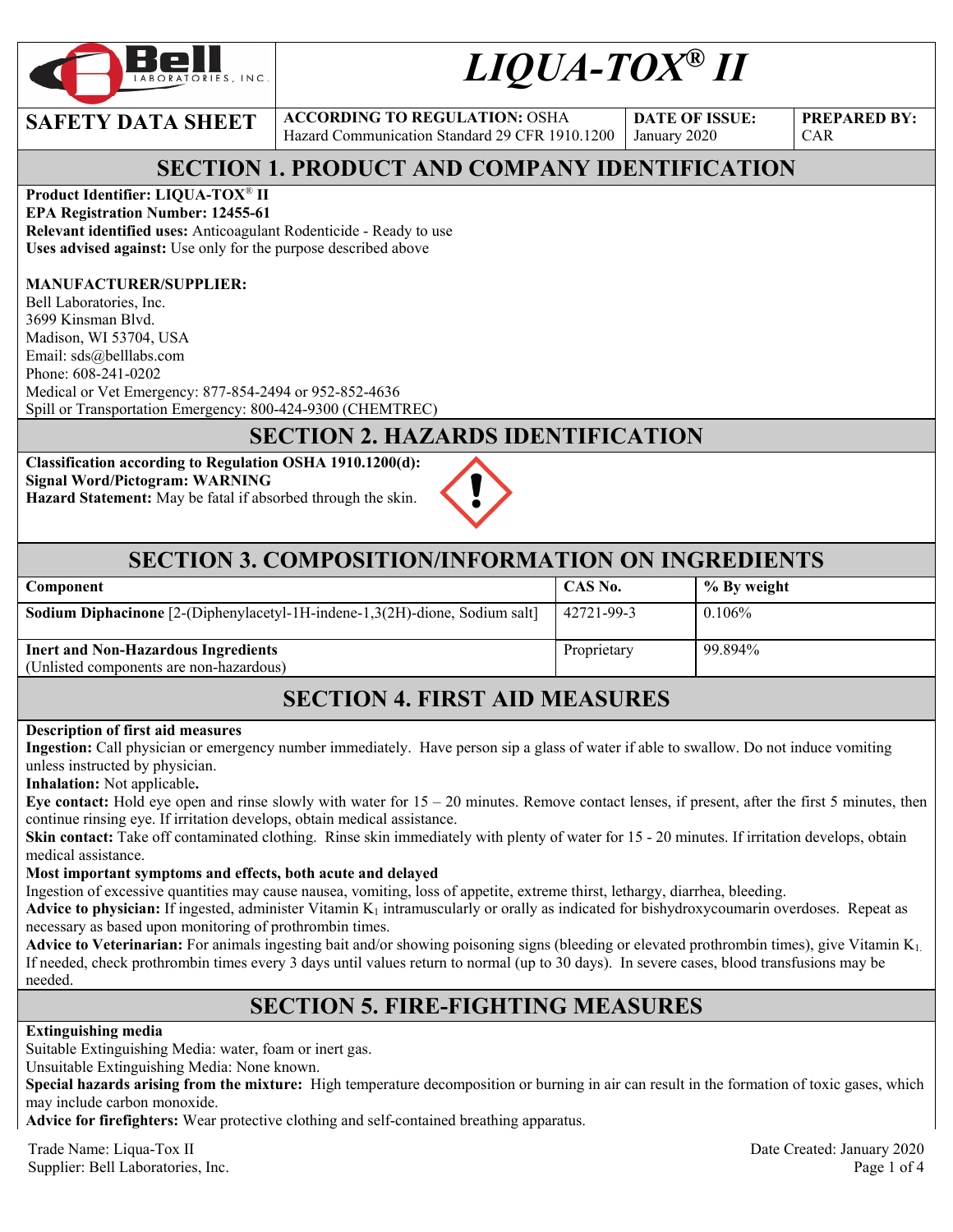### **SECTION 6. ACCIDENTAL RELEASE MEASURES**

**Personal precautions, protective equipment and emergency procedures**: All handlers (including mixers and applicators) must wear coveralls over short sleeved shirt and short pants, chemical resistant footwear, socks, and water-proof gloves.

**Environmental precautions:** Do not allow bait to enter drains or water courses. Use indoors only.

**Methods and materials for containment and cleaning up**

**For Containment:** Soak up spilled material on an inert absorbent. Place in properly labeled container for disposal or re-use.

**For Cleaning Up:** Wash contaminated surfaces with detergent. Dispose of all wastes in accordance with all local, regional and national regulations.

**Reference to other sections:** Refer to Sections 7, 8 & 13 for further details of personal precautions, personal protective equipment and disposal considerations.

# **SECTION 7. HANDLING AND STORAGE**

**Precautions for safe handling**: Do not handle the product near food, animal foodstuffs or drinking water. Keep out of reach of children. Do not use near heat sources, open flame, or hot surfaces. As soon as possible, wash hands thoroughly after applying bait and before eating, drinking, chewing gum, using tobacco, or using the toilet.

**Conditions for safe storage, including any incompatibilities:** Store only in original container in a cool, dry place, inaccessible to pets and wildlife. Do not contaminate water, food or feed by storage or disposal. Keep containers closed and away from other chemicals.

### **SECTION 8. EXPOSURE CONTROLS/PERSONAL PROTECTION**

| <b>Established Limits</b> |                 |                 |                     |
|---------------------------|-----------------|-----------------|---------------------|
| Component                 | OSHA            | <b>ACGIH</b>    | <b>Other Limits</b> |
| Diphacinone               | Not Established | Not Established | Not Established     |

**Appropriate Engineering Controls:** Not required **Occupational exposure limits:** Not established

**Personal Protective Equipment:** 

**Respiratory protection:** Not required

**Eye protection:** Not required

**Skin protection:** All handlers (including mixers and applicators) must wear coveralls over short sleeved shirt and short pants, chemical resistant footwear, socks, and water-proof gloves.

**Hygiene recommendations:** Follow manufacturer's instruction for cleaning/maintaining PPE. If no such instructions for washables, use detergent and hot water. Keep and wash PPE separately from other laundry. Remove PPE immediately after handling this product. Wash the outside of gloves before removing. As soon as possible, wash hands thoroughly after applying bait and before eating, drinking, chewing gum, using tobacco or using the toilet and change into clean clothing.

### **SECTION 9. PHYSICAL AND CHEMICAL PROPERTIES**

**Information on basic physical and chemical properties** 

| Appearance/Color:                                    | Pale yellow liquid          |  |
|------------------------------------------------------|-----------------------------|--|
| Odor:                                                | None                        |  |
| <b>Odor Threshold:</b>                               | No Data                     |  |
| pH:                                                  | No Data                     |  |
| <b>Melting point:</b>                                | No Data                     |  |
| <b>Boiling point:</b>                                | $100^{\circ}$ C             |  |
| <b>Flash point:</b>                                  | No Data                     |  |
| <b>Evaporation rate:</b>                             | No Data                     |  |
| <b>Flammability:</b>                                 | No Data                     |  |
| <b>Upper/lower flammability or explosive limits:</b> | No Data                     |  |
| <b>Vapor Pressure:</b>                               | No Data                     |  |
| <b>Vapor Density:</b>                                | No Data                     |  |
| <b>Relative Density:</b>                             | 1.003 g/cc @ $20^{\circ}$ C |  |
| Solubility (water):                                  | Soluble                     |  |
| <b>Solubility (solvents):</b>                        | No Data                     |  |
| Partition coefficient: n-octanol/water:              | No Data                     |  |
| <b>Auto-ignition temperature:</b>                    | No Data                     |  |
| <b>Decomposition temperature:</b>                    | No Data                     |  |
| <b>Viscosity:</b>                                    | No Data                     |  |
|                                                      |                             |  |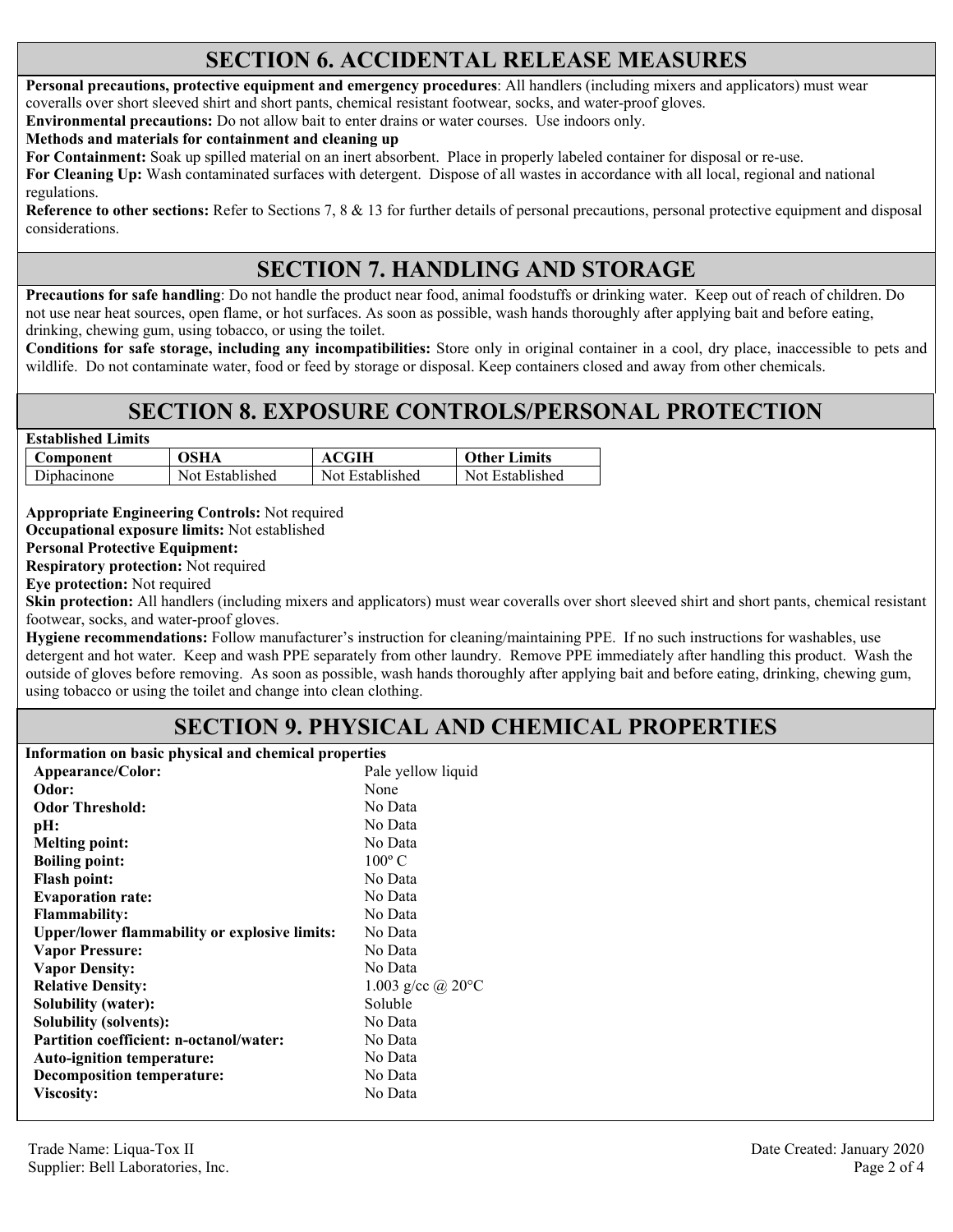# **SECTION 10. STABILITY AND REACTIVITY**

**Reactivity:** Stable when stored in original container in a cool, dry location.

**Chemical stability:** Stable when stored in original container in a cool, dry location.

**Possibility of hazardous reactions:** Refer to Hazardous decomposition products

**Conditions to avoid:** Avoid extreme temperatures (below 0°C or above 40°C).

**Incompatible materials**: Avoid strongly alkaline materials.

**Hazardous decomposition products:** High temperature decomposition or burning in air can result in the formation of toxic gases, which may include carbon monoxide.

# **SECTION 11. TOXICOLOGICAL INFORMATION**

**Information on toxicological effects** 

**Acute Toxicity** 

**LD50, oral (ingestion):** >5000 mg/kg (rats) (Diphacinone Rat LD50 oral: 2.3 mg/kg bw).

**LD50, dermal (skin contact):** > 2000 mg/kg (rats) (Diphacinone rabbit LD50 dermal: 3.6 mg/kg bw).

**LC50, inhalation:** Product is a liquid and therefore exposure by inhalation is not relevant.

**Skin corrosion/irritation:** Not irritating to skin.

**Serious eye damage/Irritation:** Not irritating to eyes.

**Respiratory or skin sensitization:** Dermal sensitization: Not a Sensitizer (Guinea pig maximization test).

**Germ cell mutagenicity:** Contains no components known to have a mutagenetic effect.

**Carcinogenicity:** Contains no components known to have a carcinogenetic effect**.** 

| aponents<br>⊅om                                      | <b>STEP TV</b><br>. .     | $\sim$ $\sim$    |              |
|------------------------------------------------------|---------------------------|------------------|--------------|
| $\sim$<br>$\gamma$ none<br>nnaci.<br>11 <sup>r</sup> | listec<br>No <sup>+</sup> | Not.<br>* Iisteg | NΩ<br>listec |

**Reproductive Toxicity:** No data

**Aspiration Hazard:** Not applicable. Product is a liquid.

**Target Organ Effects:** Reduced blood clotting ability.

### **SECTION 12. ECOLOGICAL INFORMATION**

**Ecotoxicity Effects:** This product is extremely toxic to birds and mammals. Do not apply this product directly to water, where surface water is present or to intertidal areas below the mean high water mark. Carefully follow label cautions and directions to reduce hazards to children, pets and non-target wildlife.

**Persistence and degradability:** Product is inherently biodegradable.

**Bioaccumulative potential:** Not determined. Diphacinone water solubility is extremely low (< 0.1mg/l).

**Mobility in Soil:** Not determined. Mobility of Diphacinone in soil is considered to be limited.

**Other adverse effects:** None.

# **SECTION 13. DISPOSAL CONSIDERATIONS**

Do not contaminate water, food or feed by storage or disposal.

**Pesticide Storage:** Store only in original container in a cool, dry place inaccessible to children and pets. Keep containers closed and away from other chemicals.

**Pesticide Disposal:** Wastes resulting from the use of this product according to the label instructions must be disposed of as specified on the product label. **RCRA waste status:** This product is not regulated as a hazardous waste under Federal law. State and local regulation may affect the disposal of this product. Consult your state or local environmental agency for disposal of waste generated other than by use according to label instructions.

**Container Handling:** Non-refillable container. Do not reuse or refill this container. [Plastic:] Offer for recycling or reconditioning; or puncture and dispose of in a sanitary landfill; or by incineration. In most states, burning is not allowed. [Paper:] Dispose of empty container by placing in trash, at an approved waste disposal facility or by incineration. In most states, burning is not allowed. **RCRA Waste Status:** This product is not regulated as a hazardous waste under Federal law.

### **SECTION 14. TRANSPORT INFORMATION**

Trade Name: Liqua-Tox II Date Created: January 2020 **UN number:** Not regulated **UN proper shipping name:** Not regulated **Transport hazard class(es):** Not regulated **Packing group:** Not regulated **Environmental Hazards DOT Road/Rail:** Not considered hazardous for transportation via road/rail. **DOT Maritime:** Not considered hazardous for transportation by vessel. **DOT Air:** Not considered hazardous for transportation by air. **Freight Classification:** LTL Class 60 **Transport in bulk according to Annex II of MARPOL 73/78 and the IBC code:** Not applicable **Special precautions for user:** None

Supplier: Bell Laboratories, Inc. 2008 and 2008 and 2008 and 2008 and 2008 and 2008 and 2008 and 2008 and 2008 and 2008 and 2008 and 2008 and 2008 and 2008 and 2008 and 2008 and 2008 and 2008 and 2008 and 2008 and 2008 and